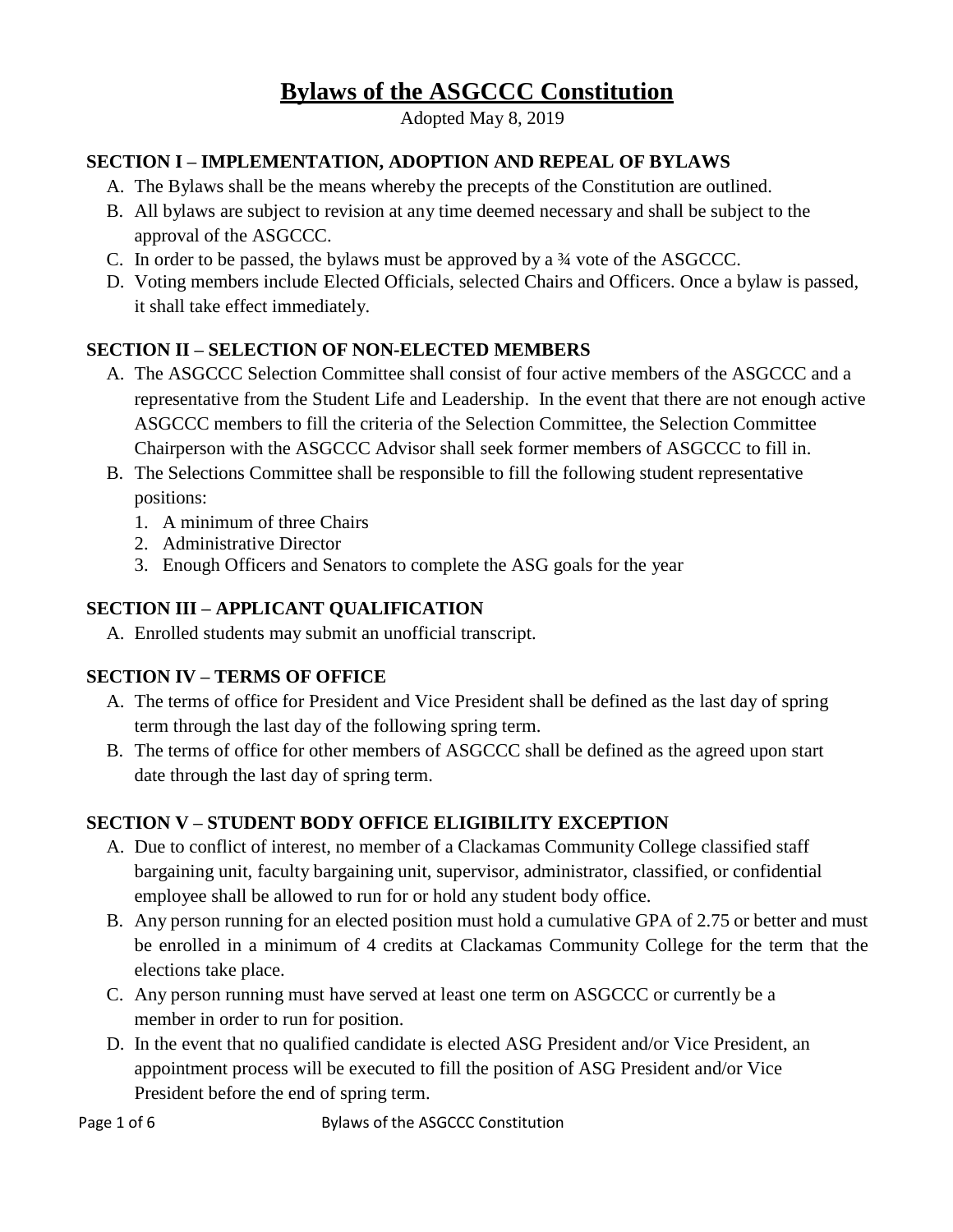#### **SECTION VI – MEETINGS AND COMMITTEES**

- A. Special meetings may be called by the ASG President or Cabinet with 24 hours' notice.
- B. All ASG committees must be chaired by an ASG member

## **SECTION VII – DUTIES AND RESPONSIBILITIES OF CHAIRS**

A. Chairs are required to work five scheduled office hours per week. They are also required to work ten additional hours per week towards ASGCCC's goals.

#### **SECTION VIII – DUTIES AND RESPONSIBILITIES OF OFFICERS**

- A. Specific duties shall be outlined in position descriptions developed according to ASGCCC's goals for the year. Officers shall work to achieve the goals and complete the tasks which their director sets as priorities based on ASGCCC's goals for the year.
- B. Officers are required to work five scheduled office hours per week. They are also required to work five additional hours per week towards ASGCCC's goals.

#### **SECTION IX – DUTIES AND RESPONSIBLITIES OF SENATORS**

- A. Senators are ex-officio members of Student Government. They may fully participate in any committee, but are not voting members at the ASGCCC meetings.
- B. Senators are required to work five scheduled office hours per week to work towards ASGCCC's goals.

#### **SECTION X – ELECTIONS PROCEDURES**

- A. Elections Committee:
	- 1. The Vice President will act as Elections Chair. In the event that the current Vice President is running for an elected position, the President, with consultation of a Student Life representative, will appoint an Elections Chair.
	- 2. The Elections Chair shall establish an Elections Committee. The Elections Committee shall assist the Elections Chair during the elections process.
	- 3. No person running for office or working on a candidate's campaign may be a member of the Elections Committee.
- B. Elections Timeline:
	- 1. The candidate application will be available Week 10 of Winter Term and the deadline to submit an application will be week 1 of Spring Term.
	- 2. The nomination petitions shall be due Thursday of week 2.
	- 3. The elections shall occur Week 5 of Spring Term and close Friday at 4:00 p.m.
- C. Briefing:
	- 1. After the candidate application deadline, the Elections Chair shall hold an election briefing to inform all applicants on the elections code and elections procedures.
	- 2. The Elections Chair shall debrief the pertinent bylaw sections with the applicants.
	- 3. The Elections Chair must make a reasonable attempt to inform candidates of any changes made to the bylaws which will go into effect prior to the announcement of the winners.
- D. Voting:
	- 1. At least one polling place shall be open to voters a minimum of eight hours per day for Week 5 of Spring Term and shall be under the supervision of the Student Life and Leadership office

Page 2 of 6 Bylaws of the ASGCCC Constitution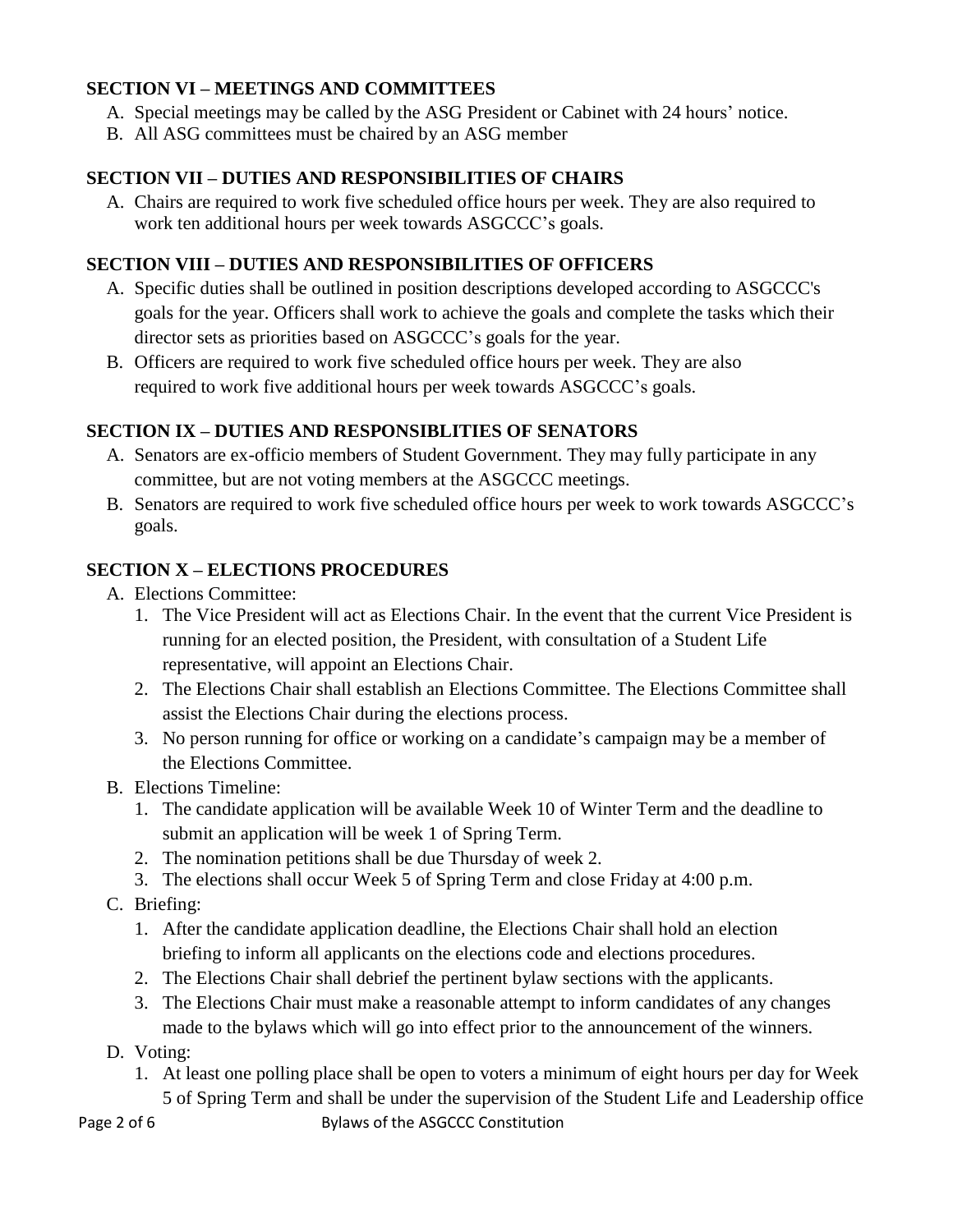or a member of the Elections Committee.

- E. Any write-in vote shall be considered valid if the vote is cast for an ASCCC student that meets all of the candidate requirements.
- F. Counting Ballots:
	- 1. The ballots will be counted electronically; a minimum of two Elections Committee members and a representative of the Student Life and Leadership Department shall be present at the ballot tabulation.
	- 2. Each candidate may have one observer present during vote counting.
	- 3. Observers must be silent and must not obstruct the counting process in any way.
	- 4. Suspected violations should be reported to the Elections Chair.
	- 5. ASGCCC will be provided with a printed report of votes cast.
- G. Online Voting:
	- 1. ASGCCC online elections shall be conducted via a secure server.
	- 2. Students may cast their votes without supervision of the Elections Committee.
	- 3. Students may vote from any computer, on or off campus.
- H. In the event ballots cannot be submitted electronically, ballots will be submitted and counted by hand by the elections committee and a Student Life and Leadership representative.

## **SECTION XI – ELECTIONS CODE**

- A. Nomination Petition/Candidate Status
	- 1. Each applicant is required to submit a nomination petition containing 100 current ASCCC signatures.
	- 2. The nomination petition must be an official ASGCCC elections form.
	- 3. Upon the submission and validation of the nomination petition applicants become official candidates for ASGCCC elected offices and may begin campaigning as such.
	- 4. Nomination signatures collected prior to the elections briefing shall be declared null and void.
- B. Campaigning
	- 1. Persons running for President and Vice President must campaign individually and publicity must be of an individual nature.
	- 2. It is the responsibility of each candidate to be aware of campaign material that is being circulated on their behalf.
	- 3. Candidates must be aware of anyone who is representing their campaign and, in turn, are responsible for monitoring their actions.
		- a. If the candidate believes anyone associated with their campaign is practicing activity that is deviant from election policies, they are to immediately report the individual to the Elections Committee.
		- b. Candidates are responsible for the actions of their campaigners.
- C. Advertising Supplies
	- 1. Campaign signs meeting the following criteria may be used after obtaining the permission of Campus Services (The Grounds Committee):
		- a. Stake size:  $\frac{3}{4}$ " by 2" by 36"
		- b. Campaign signs are not permitted in the lawns but may be placed in raised shrub areas.
		- c. Stakes must be placed as close as possible to the concrete edge.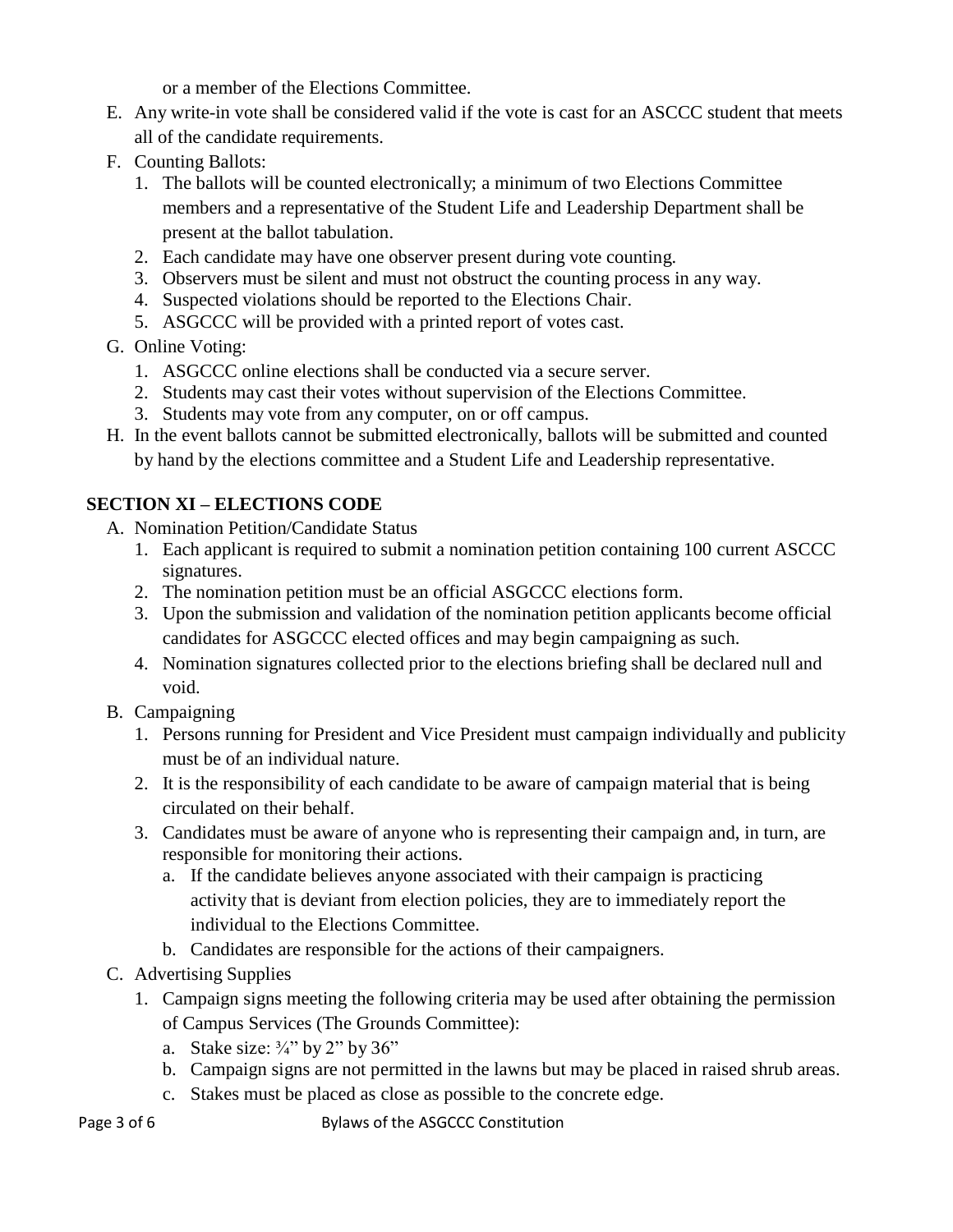- d. Signs should not be tied or nailed to plants or plant roots.
- 2. All campaigns have access to use specified amounts and types of ASG supplies, as set by the Elections Director during the elections briefing.
- D. Advertising Procedures
	- 1. Posters shall be no larger than 20" by 30", with a limit of three large posters per candidate. "Large" is defined as any poster bigger than  $8\frac{1}{2}$ " by 14".
	- 2. All campaign posters must clearly state candidacy, including the candidates' name and desired position that is visible from 5 feet away from the poster.
	- 3. All campaign publicity within 25 feet polling places must be removed before the polls open. No campaigning is allowed within 25 feet of polling places during voting.
	- 4. Candidate posters may only be removed by the Elections Committee before and during the elections.
	- 5. All campus rules pertaining to distribution and posting of materials are to be followed.
	- 6. Candidates must submit a request and materials to the elections director to have campaign information posted on CCC TV's.
	- 7. Candidates are responsible for removing all publicity on campus within 48 hours after the election results being announced.
	- 8. It is the candidate's responsibility to be aware of these rules.
- E. Non-Official Campaigns
	- 1. Candidates for office and those running unofficial campaigns must not allow a member of their campaign staff to continue to campaign for them after having been prohibited from doing so by the Elections Committee.
	- 2. Those running non-official campaigns:
		- a. Individuals who are not officially recognized candidates must abide by campus posting rules.
		- b. Those running non-official campaigns are responsible for following all bylaws except those pertaining to submission of a nomination petition.
- F. Violations
	- 1. Violations of the Elections Code by a candidate may disqualify them from the election.
	- 2. Written complaints must be submitted to the Elections Chair or Student Life and Leadership staff and will be forwarded to the Elections Challenge Committee.

# **SECTION XII – ELECTIONS CHALLENGE PROCESS**

- A. An Elections Challenge Committee shall be established to conduct a hearing upon submission of a written complaint.
- B. The Election Challenge Committee shall consist of five members including the Elections Chair and four non-ASG students.
- C. The Elections Chair will select four non-ASG members who are in no way affiliated with a campaign.
- D. Challenge of the voting process must be filed prior to the beginning of the tallying process.
- E. Challenge of the tallying process must be filed prior to the announcement of the winner.
- F. There are no exceptions to these two rules.
- G. Any challenge of the election process must be registered in writing to a member of the Elections Committee or Student Life and Leadership staff.

Page 4 of 6 Bylaws of the ASGCCC Constitution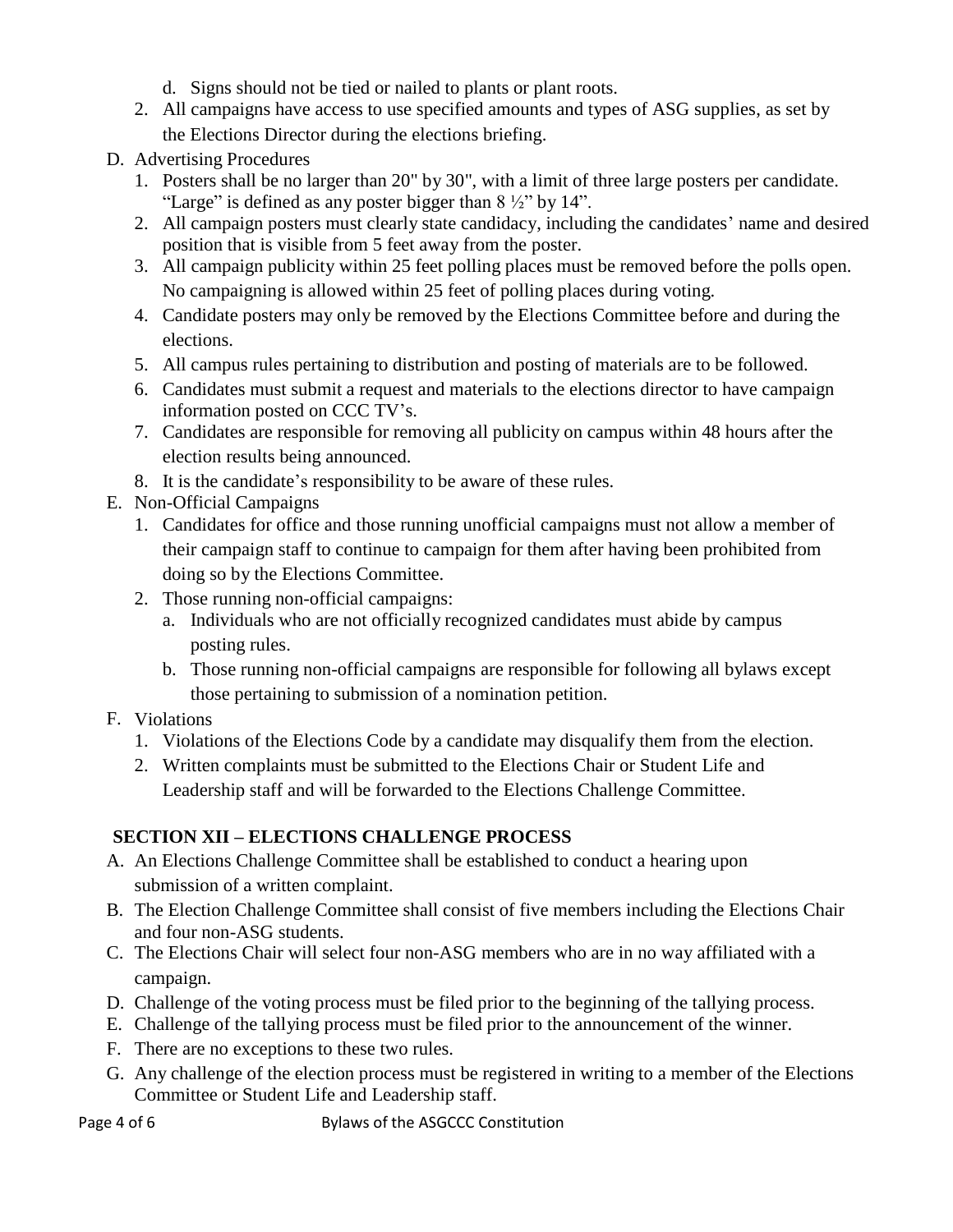- H. The Elections Challenge Committee must determine the following by a simple majority vote:
	- 1. If a violation has occurred.
	- 2. What the violation is.
	- 3. If a penalty is appropriate.
	- 4. What, if any, should the penalty con
- I. A written copy of the Elections Challenge Committee decision must be submitted to the person accused of the violation.
- J. The accused person may request a hearing if they are not satisfied with the Elections Challenge Committee decision.
- K. The Elections Hearing Committee will consist of the Elections Chair, a Student Life and Leadership Staff member, one Academics Foundations and Connections Administrator, and 2 ASG members who are not affiliated with campaigns.
- L. Hearings will be scheduled no later than week 8 of Spring Term
- M. The decision of the hearing must be made within five working days after the hearing being conducted.
- N. After the hearing, the Elections Hearing Committee has the following options which must be agreed upon by a majority vote by the committee:
	- 1. Uphold the original decision handed down by the Elections Challenge Committee
	- 2. Modify the original decision handed down by the Elections Challenge Committee
	- 3. Overturn the original decision handed down by the Elections Challenge Committee

# **SECTION XIII – PRESIDENT AND VICE PRESIDENT-ELECT**

A. The chief responsibility of the President-elect and Vice President-elect is to learn the duties and responsibilities of their positions.

# **SECTION XIV – PRESIDENTIAL AND/OR VICE PRESIDENTIAL APPOINTMENT COMMITTEE (PVPAC)**

A. Membership

- 1. The PVPAC shall be chaired by the outgoing Administrative Director
	- a. If the Administrative Director is a candidate for the position(s), the outgoing Vice President will appoint a chair for the committee.
	- b. If the outgoing Vice President is a candidate for the position(s), the outgoing President will appoint a chair for the committee.
	- c. If the outgoing President is a candidate for the position(s), the ASGCCC advisor will select a chair for the committee.
- 2. The committee shall also be comprised of:
	- a. Two members of the Student Life and Leadership staff
	- b. 4 ASG members not applying for the Presidential or Vice Presidential position, chosen by the committee chair.
- B. Duties and Responsibilities of the PVPAC:
	- 1. The appointment process shall begin after the election results have been announced and/or the need for the appointment process is present.
	- 2. The PVPAC will take no longer than ten business days to make a decision.
	- 3. The PVPAC's decision will be shared with ASGCCC and ASCCC.